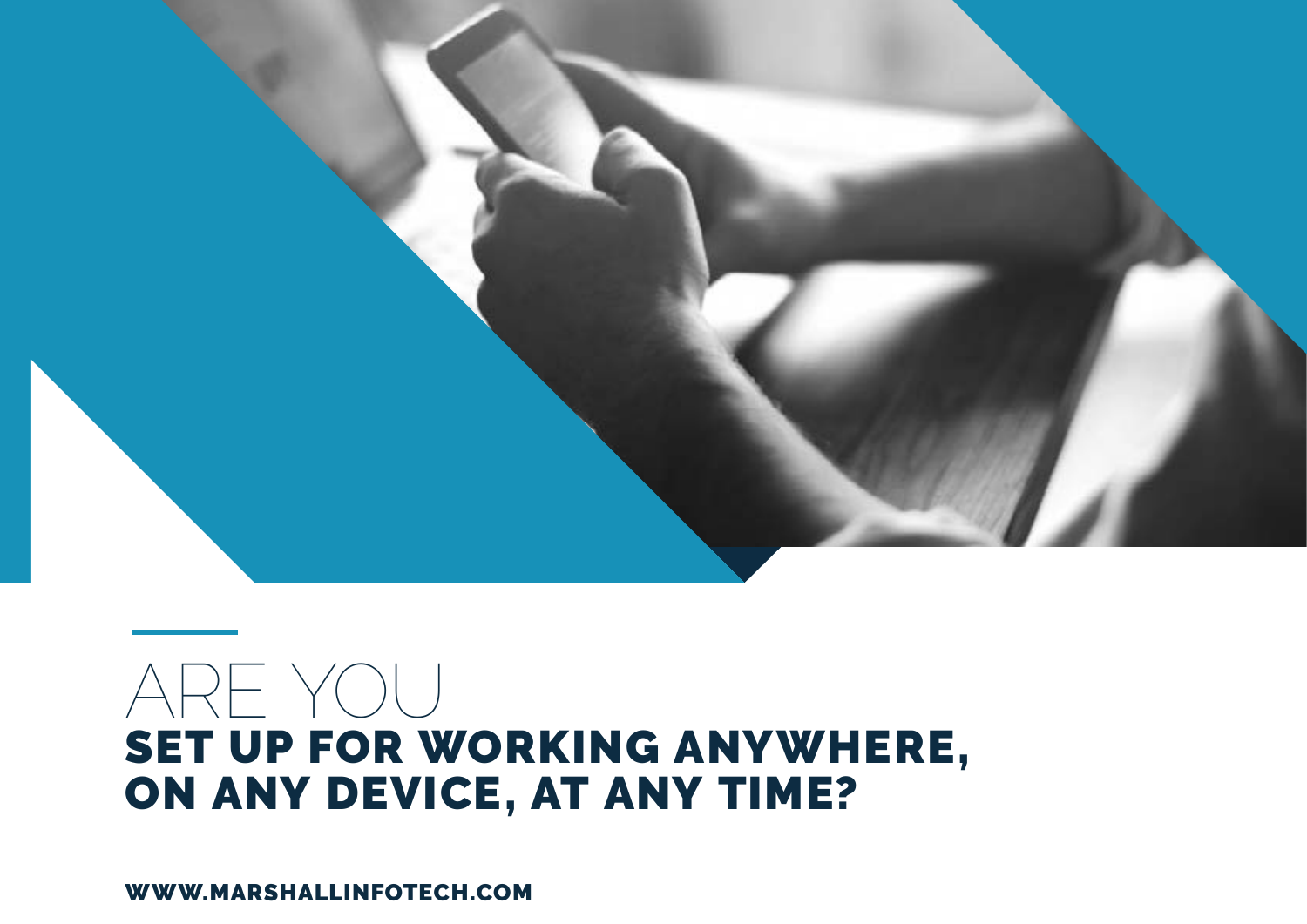### ARE YOU SET UP FOR WORKING ANYWHERE, ON ANY DEVICE, AT ANY TIME?



This year was supposed to be so good.

It was almost a metaphor… 20/20 vision. Seeing things clearly. Going for gold.

But it all came crashing down almost as soon as it began.

Perhaps it was a metaphor, but not the one we first imagined. Now we can see clearly the changes we need to be better.

But enough with the deep thinking.

We are where we are. And this year has already seen us change the way we do almost everything. From visiting friends and family, to shopping, and even the way we work.

While some of those changes have been more difficult than others, many businesses have found that working from home can genuinely be a viable option.

And it's only now we're approaching the final quarter of the year that we can begin to plan for how our teams will be working in future.

September seems the perfect time for this. It's the beginning of a new academic year. And now it's the fresh start in the office (or from home) for many of us.

- How will your business be dealing with these new working patterns?
- Will everyone be back as they were?
- Will some of your people be working remotely, either full or part time?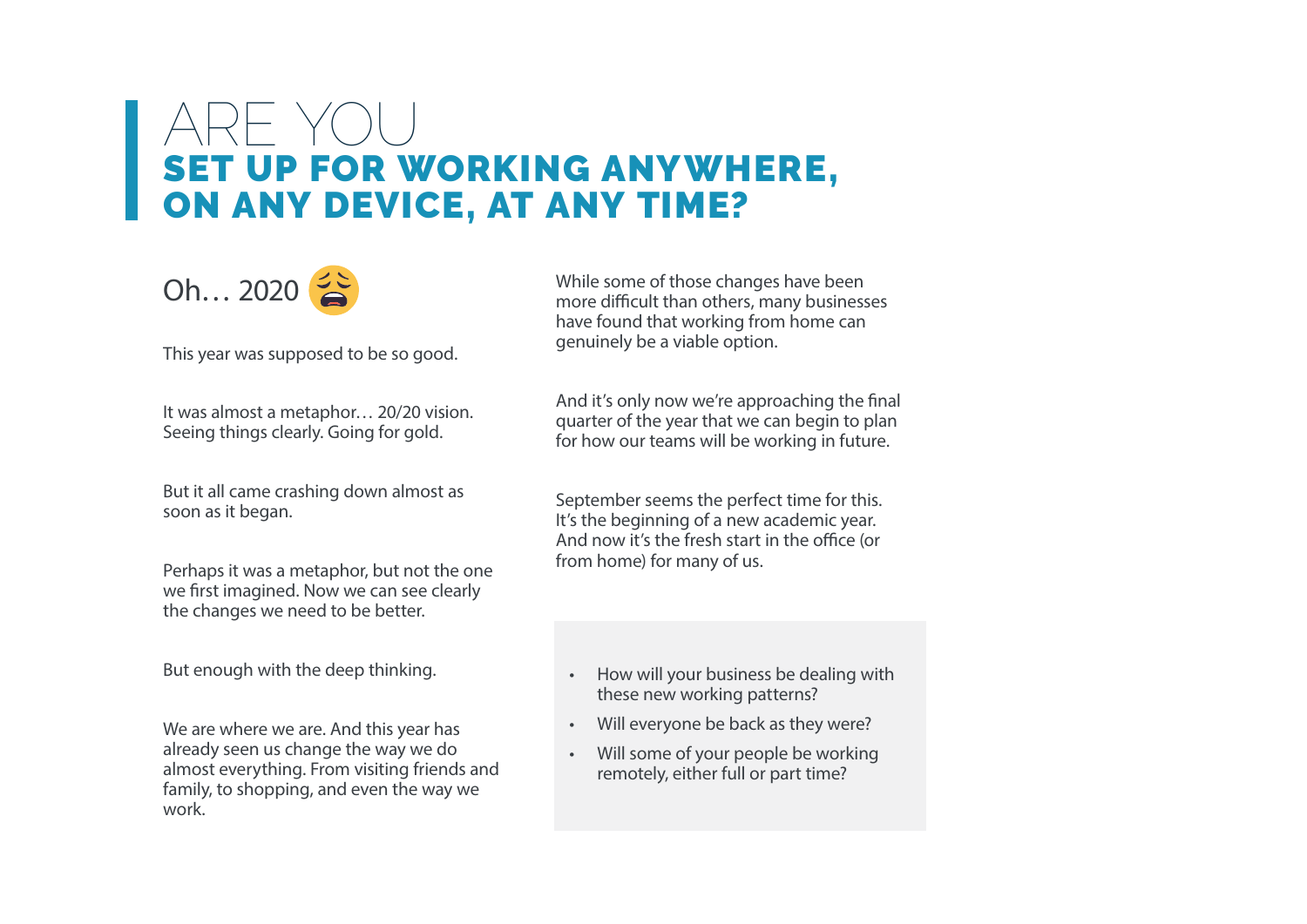## Simply put **ARE YOU SET UP FOR WORKING ANYWHERE, ON ANY DEVICE, AT ANY TIME?**

Your new set-up should be effortless. It should be smooth. You shouldn't have to think about it and you certainly shouldn't notice that things have changed… again.

So, after you've considered your workplace policy on face masks, when you've constructed any partitions and a one-way system around the place, you need to think practically about the tech side of things.

Here we're going to set out a list of things you need to consider, apps to utilise, and policies to implement. Because if your new normal isn't easy, you're doing it wrong.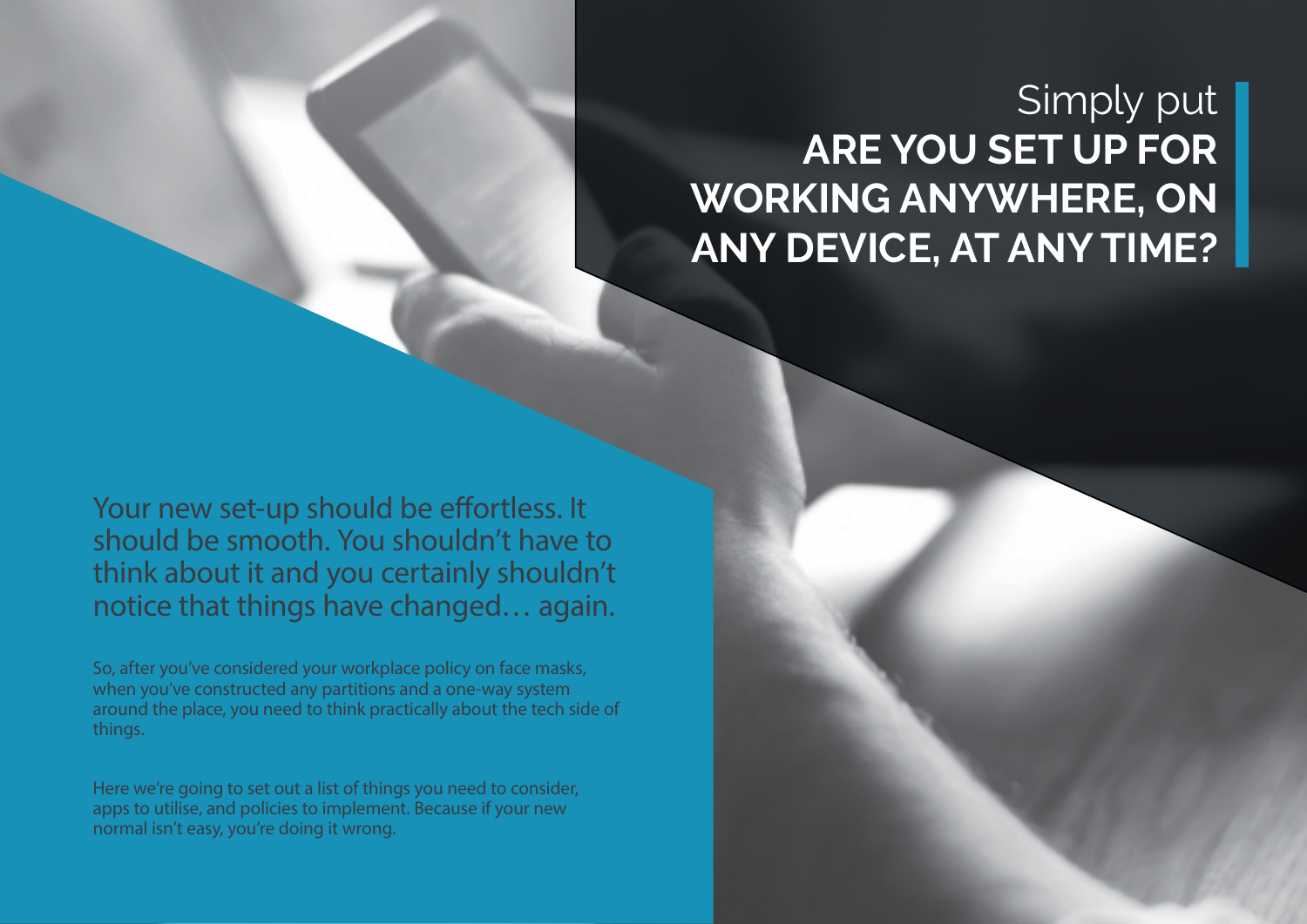## At this stage **YOU'VE PROBABLY ALREADY WORKED OUT WHO WILL BE BACK, WHO WILL BECOME A REMOTE WORKER, AND WHO WILL DO A BIT OF BOTH**

It's possible that people will be feeling a little nervous at the prospect of coming back to the workplace, so it's likely that more people will fall into the latter category, at least initially. And it's these ones that you need to think about in most detail.

Consider how they will be working:

- Will they have a work-issued device to use at home and a computer in the office?
- Will they bring a laptop back and forth?
- Or perhaps they'll use a personal device at home and a work device in the office?

Whatever you decide security should be at the forefront of your mind.

Are all of the devices updated with the latest versions of operating systems, applications, and security? Is remote access working as it should be? Is back-up performing successfully every day?

Where devices are being brought back and forth from home to office, do you have a procedure in place should a device be lost or stolen? Are you able to remotely restrict access to data? Who will take responsibility for ensuring the procedure is followed?

If you haven't already considered these things, now's the time. You can react to issues so much more quickly when there's a plan in place for how to handle them.

Make sure all of your people know the plan - even if it won't affect them.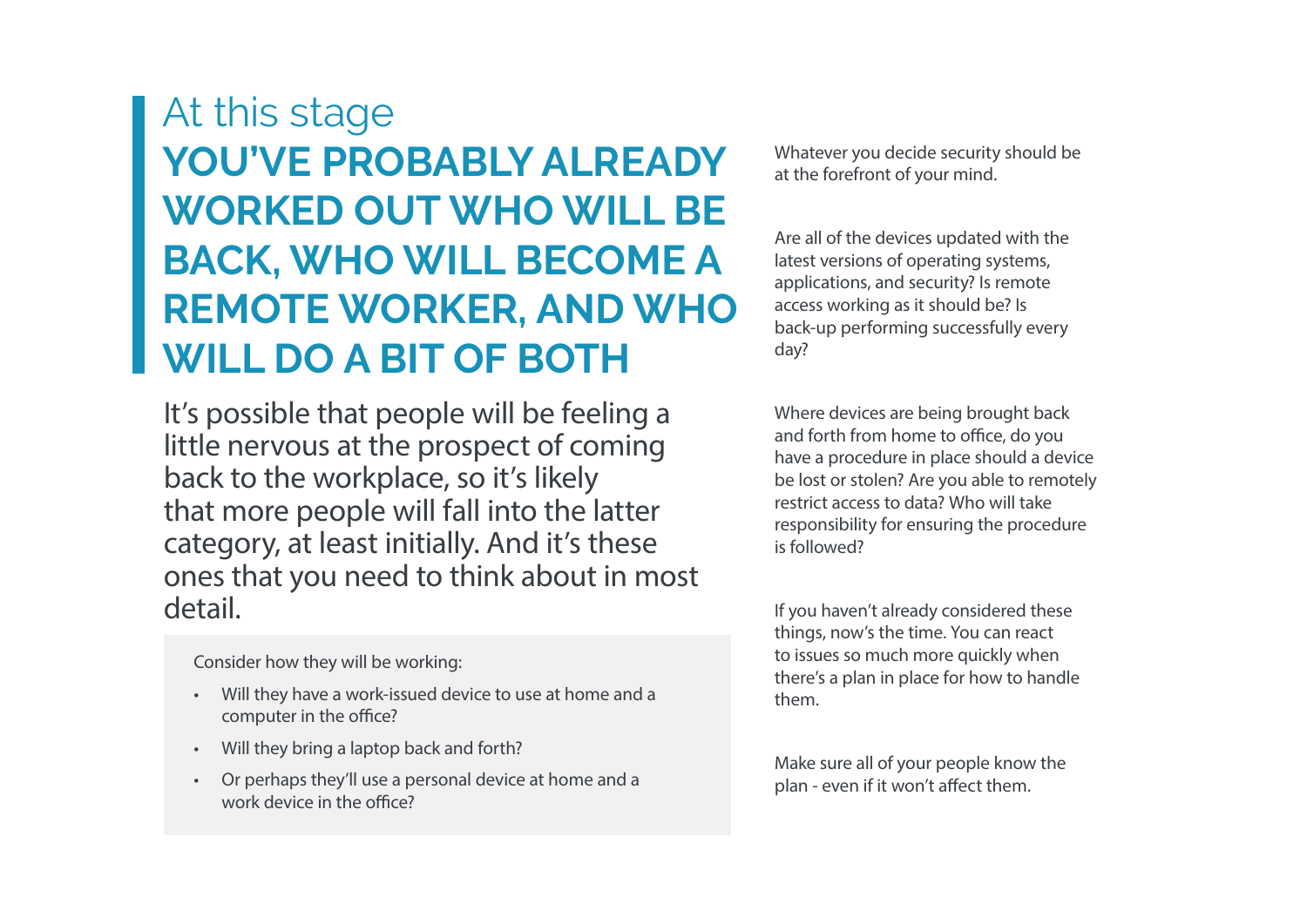#### There's nothing that will demotivate someone faster than feeling disconnected.

During lockdown, you may have relied on apps like Zoom or Skype to keep channels of communication open, and to make sure meetings still went ahead (and were productive). If that worked for you then, keep it up now. It's great for keeping engagement high, but even if everyone is now in the office, it's a good way to comply with distancing regulations.

We also highly recommend Microsoft Teams. It's an amazing tool for keeping on top of projects, sharing documents, connecting with colleagues, and planning ahead (there really is so much in Teams).

If your business hasn't tried it, now is a good time. Add the whole team and they can chat over instant messages, video calls, voice calls, and email.

They can share and edit documents, @Mention each other in messages, and post updates.

It's like a productive form of social media. And because of that, it's relatively easy to get your team on-board with using it.

While we're talking about your people, **REMEMBER THOSE REMOTE AND PARTLY-REMOTE WORKERS WILL STILL NEED REGULAR CONTACT WITH THEIR TEAM AND MANAGER**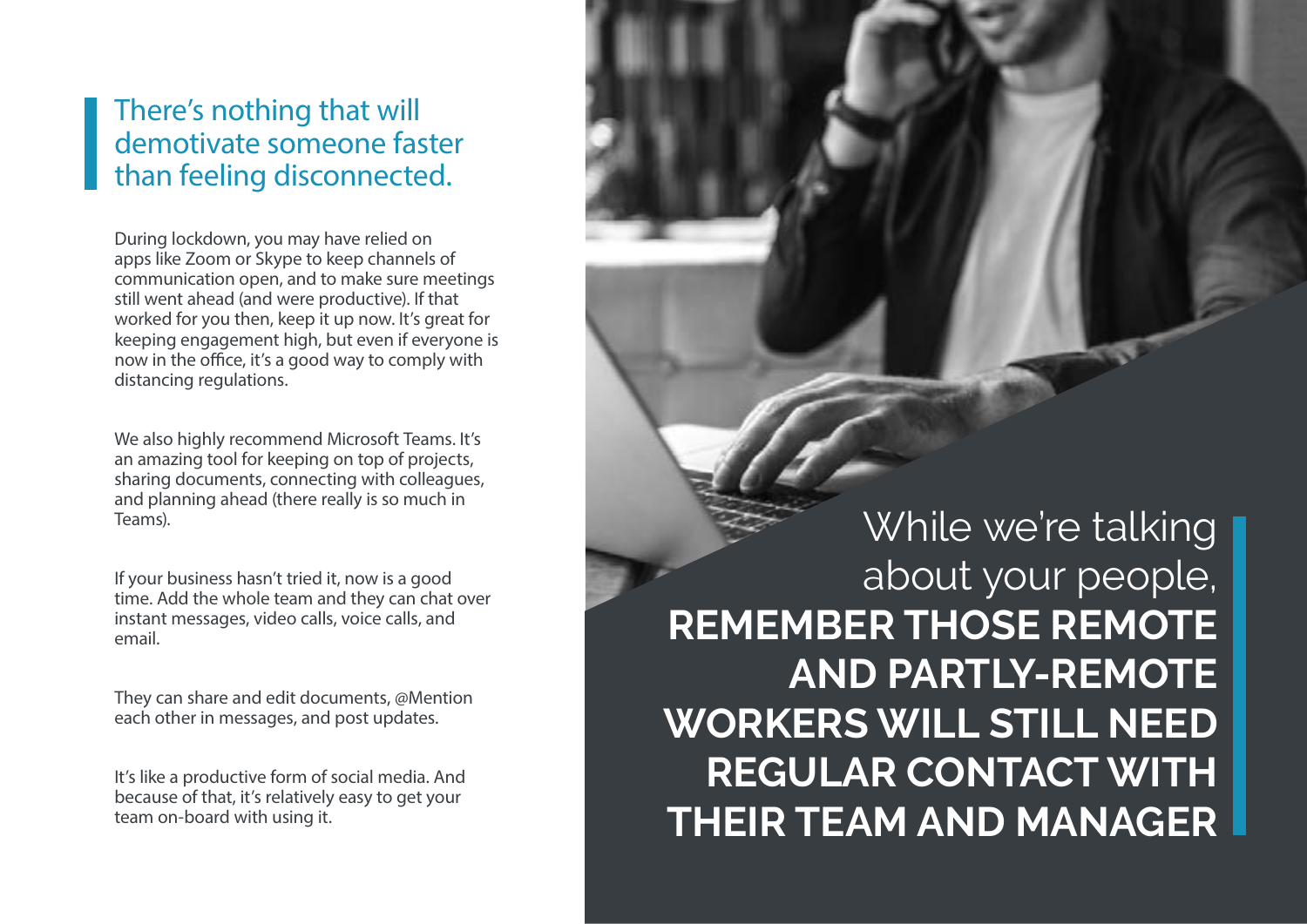## Now is also a great opportunity **TO REVIEW YOUR IT INFRASTRUCTURE**

Work with your IT service provider to take a look at how well you're set up for your new ways of working.

It's possible that when lockdown happened, some of the IT changes that were made were done on a temporary basis. More for speed than for longevity.

However, if you're now looking at permanent home working for some or all, it's possible that things still need to be adjusted.

Think about how your VPN (Virtual Private Network – to allow your people to login to the network from home) is performing. Does it suit your needs or would a different one be better now that you know your actual requirements?

How about your devices? Do they suit the needs of each employee's role? Many businesses handed out old company laptops in March, just to allow home working. And that was great for then. But if some people are home working permanently, it's now time to see if a different device would help them to do their job better.

Again, speak to your IT service provider to find out what recommendations they can make. They should be able to advise on and source the most appropriate devices, and work within your budget.

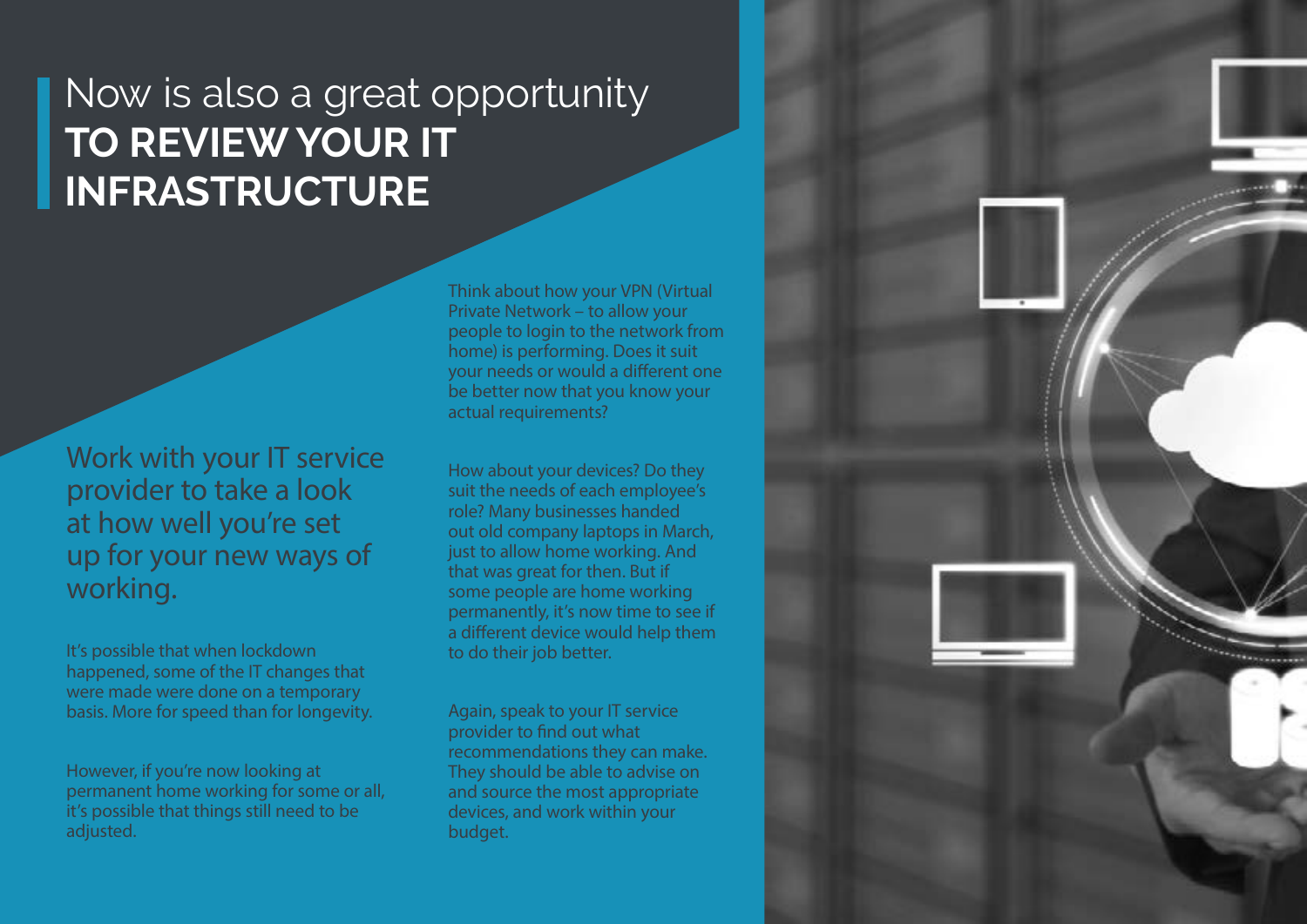

#### Getting into semi-permanent flexible working arrangements shouldn't be a huge upheaval.

In a perfect world, your people should be able to walk back in, sit at their desk and get going. Possibly after a little back-to-work chatter.

The only changes you should notice are those put in place to ensure social distancing. If things aren't running smoothly with your devices, network, or phones, you haven't got the right system in place.

## Cliché alert **BUT THIS REALLY IS THE TIME TO SETTLE IN FOR THE "NEW NORMAL"**